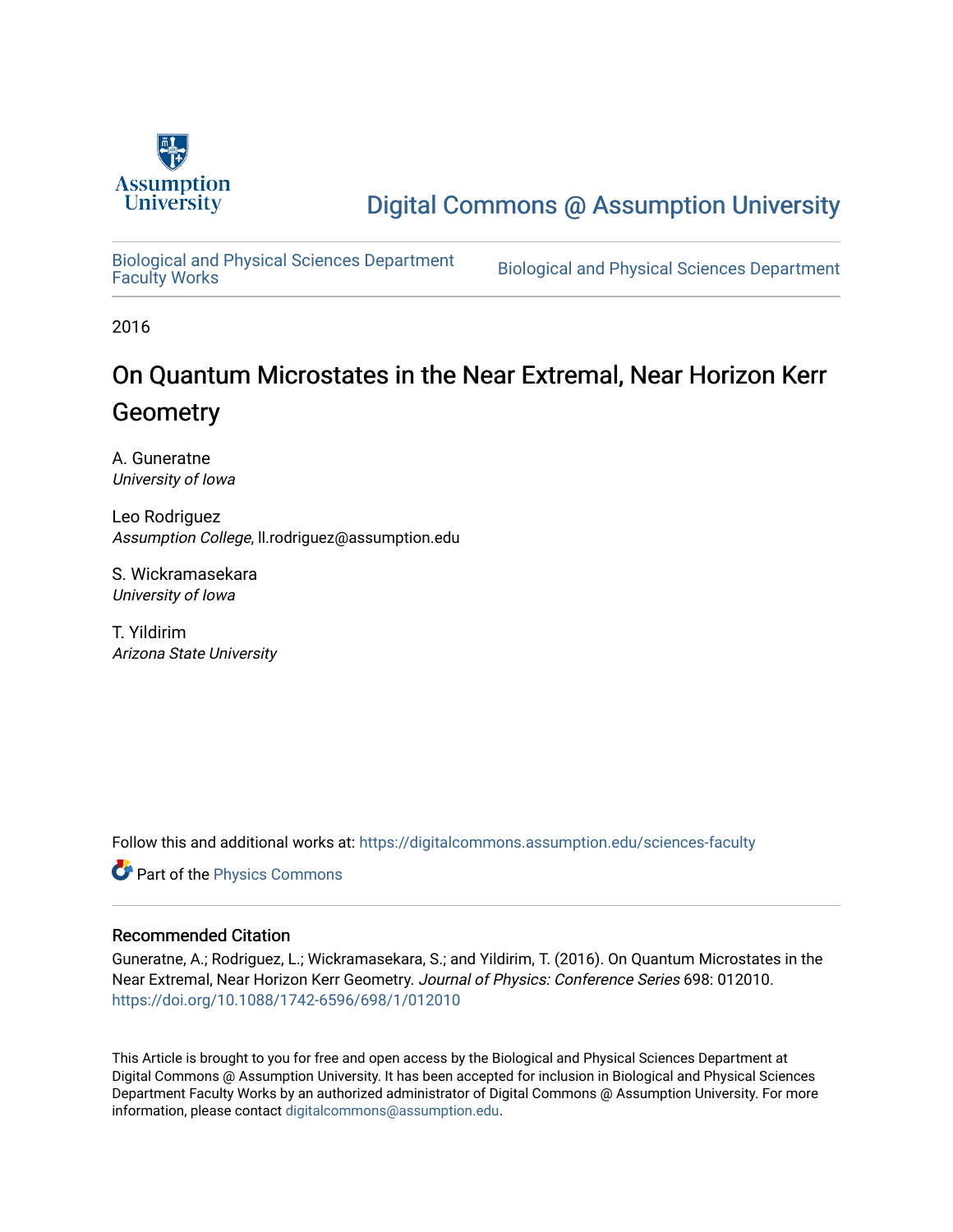# On Quantum Microstates in the Near Extremal, Near Horizon Kerr Geometry

A Guneratne<sup>1</sup>, L Rodriguez<sup>2</sup>, S Wickramasekara<sup>1,3</sup> and T Yildirim<sup>4</sup>

<sup>1</sup>Department of Physics and Astronomy, The University of Iowa, Iowa City, IA 52242

<sup>2</sup>Department of Physics, Assumption College, Worcester, MA 01609

<sup>3</sup>Department of Physics, Grinnell College, Grinnell, IA 50112

<sup>4</sup>Department of Physics, Arizona State University, Tempe, AZ 85287

E-mail: ananda-guneratne@uiowa.edu,ll.rodriguez@assumption.edu, s-wickram@uiowa.edu,tuna.yildirim@asu.edu

Abstract. We study the thermodynamics of near horizon near extremal Kerr (NHNEK) geometry within the framework of  $AdS_2/CFT_1$  correspondence. We start by shifting the horizon of near horizon extremal Kerr (NHEK) geometry by a general finite mass. While this shift does not alter the geometry in that the resulting classical solution is still diffeomorphic to the NHEK solution, it does lead to a quantum theory different from that of NHEK. We obtain this quantum theory by means of a Robinson-Wilczek two-dimensional Kaluza-Klein reduction which enables us to introduce a finite regulator on the  $AdS_2$  boundary and compute the full asymptotic symmetry group of the two-dimensional quantum conformal field theory on the respective  $AdS_2$ boundary. The s-wave contribution of the energy-momentum-tensor of this conformal field theory, together with the asymptotic symmetries, generate a Virasoro algebra with a calculable center, which agrees with the standard  $Kerr/CFT$  result, and a non-vanishing lowest Virasoro eigenmode. The central charge and lowest eigenmode produce the Bekenstein-Hawking entropy and Hawking temperature for NHNEK.

### 1. Introduction

Black hole thermodynamic quantities  $[1-3]$  $[1-3]$ ,

<span id="page-1-0"></span>
$$
\begin{cases}\nT_H = \frac{\hbar \kappa}{2\pi} & \text{Hawking Temperature} \\
S_{BH} = \frac{A}{4\hbar G} & \text{Bekenstein-Hawking Entropy}\n\end{cases} \tag{1}
$$

have provided a testbed for most current competing theories of quantum gravity. It is widely believed that any viable ultraviolet completion of general relativity should reproduce some variant of [\(1\)](#page-1-0), perhaps modulo some real finite parameter that would need to be fixed by experiment. To date, there have been a range of different approaches for arriving at [\(1\)](#page-1-0), with string theories and loop quantum gravity being the predominant competitors but no clear consensus on which approach should be preferred over the others.

Since Hawking's original analysis of the density of quantum states in terms of Bogolyubov coefficients, effective actions and their associated energy-momentum tensors for semiclassical matter fields have been explored in various settings for arriving at  $T_H$  [\[4,](#page-10-2) [5\]](#page-10-3). Of particular interest is the realization by Robinson and Wilczek (RW) that anomalous two-dimensional chiral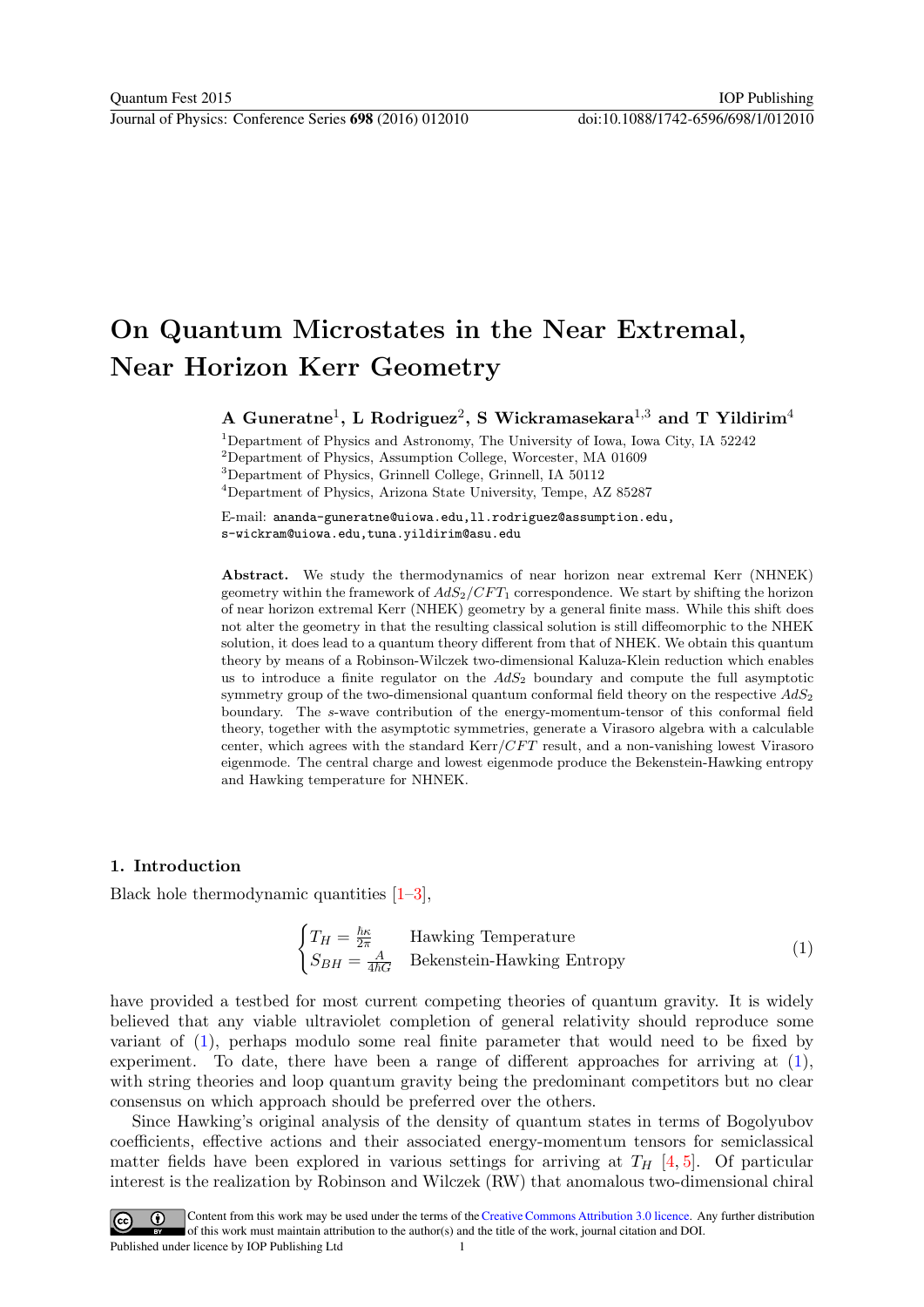theories in the near horizon of black holes are rendered unitary by requiring the black hole to radiate at temperature  $T_H$  [\[6](#page-10-4)[–9\]](#page-11-0). The RW procedure requires a dimensional reduction yielding two-dimensional analogues (RW2DA) for various types of four-dimensional black holes, beyond the basic Schwarzschild case, coupled to two-dimensional matter fields.

The  $AdS/CFT$  correspondence, i.e., the conjecture that quantum gravity on an anti-de Sitter space is dual to a conformal field theory  $[10]$ , has spawned a surge, led by Strominger  $[11, 12]$  $[11, 12]$ , Carlip  $[13-16]$  $[13-16]$ , Park  $[17-19]$  and others, in applying CFT techniques to compute Bekenstein-Hawking entropy of various black holes. By far, the most notable example is the  $Kerr/CFT$ correspondence and its extensions  $[12, 20]$  $[12, 20]$ , where the general idea is that the asymptotic symmetry group (ASG), preserving certain metric boundary or fall off conditions, is generated by a Virasoro algebra with a calculable central extension:

$$
[\mathcal{Q}_m, \mathcal{Q}_n] = (m - n)\mathcal{Q}_{m+n} + \frac{c}{12}m\left(m^2 - 1\right)\delta_{m+n,0},\tag{2}
$$

where  $m, n \in \mathbb{Z}$ . The Bekenstein-Hawking entropy is then obtained from Cardy's formula [\[21,](#page-11-9) [22\]](#page-11-10) in terms of the central charge c and the normalized lowest eigenmode  $\mathcal{Q}_0$  (without Casimir shift):

<span id="page-2-1"></span><span id="page-2-0"></span>
$$
S = 2\pi \sqrt{\frac{c \cdot \mathcal{Q}_0}{6}}.\tag{3}
$$

Since surface gravity is usually employed in regulating the quantum charges of  $(2)$ , thus leading to a finite  $\mathcal{Q}_0$ , there is some difficulty in using [\(3\)](#page-2-1) for the extremal Kerr geometry where surface gravity, and therewith Hawking temperature, vanishes. To circumvent this, a thermal Cardy formula is often employed:

<span id="page-2-6"></span><span id="page-2-2"></span>
$$
S = \frac{\pi^2}{3} \left( c_L T_L + c_R T_R \right) \tag{4}
$$

where the subscripts L and R refer to the dual, two chiral CFT theories with central charges  $c<sub>L</sub>$ and  $c_R$  and Frolov-Thorne vacuum temperatures  $T_L$  and  $T_R$  which, in the near extremal case, are

$$
T_L = \frac{(GM)^2}{2\pi J} \text{ and } T_R = \frac{\sqrt{(GM)^4 - (GJ)^2}}{2\pi J}.
$$
 (5)

It follows that  $T_L = \frac{1}{2i}$  $\frac{1}{2\pi}$ ,  $T_R = 0$  in the extremal case, where  $GJ = M^2$ . Further, since  $c_L = c_R = c = 12J$  in the extremal case, we can readily obtain the near horizon extremal Kerr (NHEK) entropy from [\(4\)](#page-2-2), which has exactly the same form as the Bekenstein-Hawking entropy:

$$
S_{BH} = \frac{\pi^2}{3} (c_L T_L + c_R T_R) = \frac{\pi^2}{3} c T_L = 2\pi J.
$$
\n(6)

Because of the equality of  $c_L = c_R$ , we can also identify a NHEK temperature,

<span id="page-2-5"></span><span id="page-2-4"></span><span id="page-2-3"></span>
$$
T = T_L + T_R = \frac{1}{2\pi},\tag{7}
$$

which is in contrast to the vanishing Hawking temperature in this limit.

Note that, while the use of the thermal Cardy formula was motivated by the failure of regularization of the quantum charges [\(2\)](#page-2-0), a finite zero mode may be nevertheless inferred from [\(6\)](#page-2-3) by the identification

$$
\frac{\partial S_{CFT}}{\partial Q_0} = \frac{\partial S_{BH}}{\partial Q_0} \equiv \frac{1}{T} \Rightarrow Q_0 = \frac{\pi^2}{6} c T^2.
$$
 (8)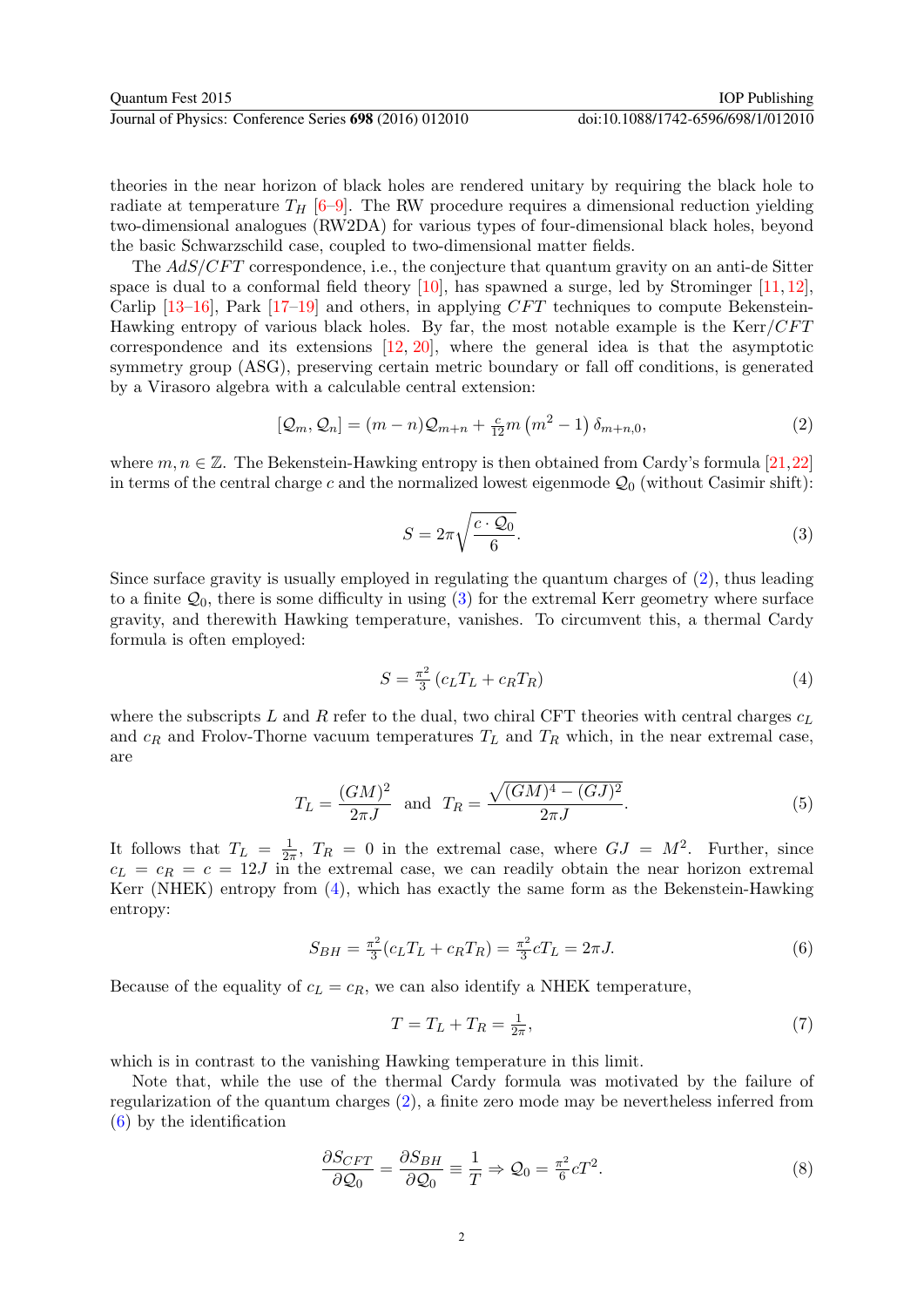Turning things around, the temperature  $T = \frac{1}{2}$  $\frac{1}{2\pi}$  of [\(7\)](#page-2-4) can be obtained as a general result from [\(8\)](#page-2-5) when the ASG of the CFT contains a proper  $SL(2,\mathbb{R})$  subgroup. From the definition [\(8\)](#page-2-5) we also see that T in general should be unitless (with  $\hbar = 1$ ). In passing, we note that an interesting candidate for such a general temperature is the Hawking temperature scaled by the finite time regulator  $1/\kappa$ . This gives  $T = \frac{1}{2\pi}$  $\frac{1}{2\pi}$ , which also extends smoothly to extremality (a similar identification can be found in  $[13, 23]$  $[13, 23]$ .

The desired general temperature result  $\overline{T} = \frac{1}{2\pi}$  motivates us to consider defining a general Kerr entropy that reduces to  $(6)$  at extremality. To that end, if we combine the Frolov-Thorne temperatures [\(5\)](#page-2-6) with [\(7\)](#page-2-4) and use  $c<sub>L</sub> = c<sub>R</sub> = c = 12J$ , we can obtain the standard area law

<span id="page-3-1"></span><span id="page-3-0"></span>
$$
S_{BH} = 2\pi \left( GM^2 + \sqrt{G^2 M^4 - J^2} \right). \tag{9}
$$

The drawback of this result is that it combines quantities derived separately at extremality and near-extremality. It is also not obvious that the combination of temperatures in [\(5\)](#page-2-6),  $T = T_L + T_R$ , yields the value  $\frac{1}{2\pi}$ , except in the extremal limit. However, since the extremal result  $c = 12J$ is consistent with the general expression  $c = \frac{3A}{2\pi G}$ , we may recast c,  $T_L$ ,  $T_R$  in terms of more general variables to obtain

$$
c = \frac{3A}{2\pi G}, \ T_L = \frac{4(GM)^2}{A} \text{ and } T_R = \frac{4\sqrt{(GM)^4 - (GJ)^2}}{A}.
$$
 (10)

Substituting [\(10\)](#page-3-0) into [\(4\)](#page-2-2) yields  $S_{BH} = \frac{A}{40}$  $\frac{A}{4G}$  and, assuming they smoothly extend back to nonextremality,

$$
T = T_L + T_R = \frac{4(GM)^2}{A} + \frac{4\sqrt{(GM)^4 - (GJ)^2}}{A} = \frac{1}{2\pi}.
$$
 (11)

Such a procedure would provide a more wholesome calculation of near-extremal Kerr black hole entropy. This is precisely the aim of this note, i.e., to construct a  $CFT$  dual for the near horizon, near extremal Kerr (NHNEK) geometry and compute its entropy by the statistical Cardy formula [\(3\)](#page-2-1), without mixing results derived separately at extremality and near-extremality. This will require the computation of the full ASG, which we will do within an  $AdS_2/CFT_1$  correspondence by performing a RW two-dimensional reduction of the NHNEK geometry in a specific finite mass gauge, following similar previous constructions [\[24\]](#page-11-12).

#### 2. Geometry

Consider the generic Kerr metric

$$
ds_{Kerr}^{2} = -\frac{\Sigma\Delta}{(r^{2} + a^{2})^{2} - \Delta a^{2}\sin^{2}\theta}dt'^{2} + \Sigma\left[\frac{dr^{2}}{\Delta} + d\theta^{2}\right] + \frac{\left((r^{2} + a^{2})^{2} - \Delta a^{2}\sin^{2}\theta\right)\sin^{2}\theta}{\Sigma}\left[d\phi' + \frac{2rGMa}{(r^{2} + a^{2})^{2} - \Delta a^{2}\sin^{2}\theta}dt'\right]^{2},
$$
\n(12)

where

$$
\Sigma = r^2 + a^2 \cos^2 \theta, \quad \Delta = (r - r_+)(r - r_-), \quad r_{\pm} = Gm \pm \sqrt{(Gm)^2 - a^2}, \quad a = \frac{J}{m}.
$$
 (13)

The NHEK geometry is a four-dimensional vacuum solution derived from the above Kerr metric by introducing the transformations

$$
r = Gm + \lambda U, \ t' = \frac{t}{\lambda}, \ \phi' = \phi + \frac{t}{2Gm\lambda}, \tag{14}
$$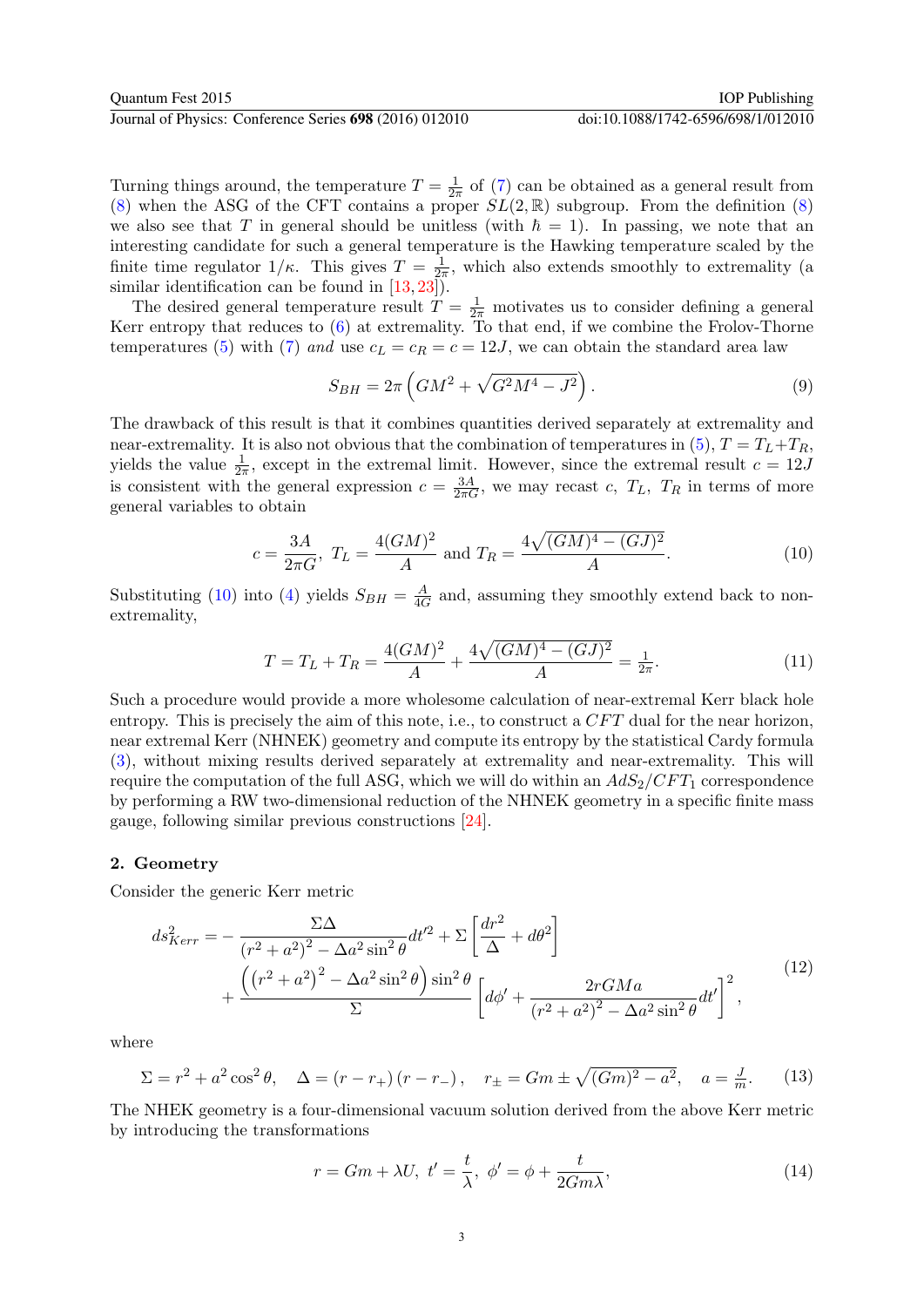and taking the limit  $\lambda \to 0$ , known as the extremal near horizon limit:

<span id="page-4-1"></span><span id="page-4-0"></span>
$$
ds_{NHEK}^2 = \frac{1 + \cos^2 \theta}{2} \left[ -\frac{U^2}{\ell^2} dt^2 + \frac{\ell^2}{U^2} dU^2 + \ell^2 d\theta^2 \right] + \ell^2 \frac{2 \sin^2 \theta}{1 + \cos^2 \theta} \left( d\phi + \frac{U}{\ell^2} dt \right)^2, \tag{15}
$$

where  $\ell^2 = 2G^2M^2$ . This extremal metric may be tuned to near-extremality via a finite temperature gauge:

$$
ds_{NHNEK}^2 = \frac{1 + \cos^2 \theta}{2} \left[ -\frac{U^2 - \epsilon^2}{\ell^2} dt^2 + \frac{\ell^2}{U^2 - \epsilon^2} dU^2 + \ell^2 d\theta^2 \right] + \ell^2 \frac{2 \sin^2 \theta}{1 + \cos^2 \theta} \left( d\phi + \frac{U}{\ell^2} dt \right)^2,
$$
\n(16)

where  $\epsilon = \frac{1}{2}$  $\frac{1}{2\lambda}(r_{+}-r_{-})$  is a finite excitation above extremality. The line elements [\(15\)](#page-4-0) and [\(16\)](#page-4-1) are classically diffeomerophic, but they exhibit differing quantum theories. To extract the details of these differences, we make one more tuning by adding a finite ADM mass parameter. The resulting metric representing this finite mass gauge,

$$
ds_{NHNEK}^2 = \frac{1 + \cos^2 \theta}{2} \left[ -\frac{r^2 - 2rGM + a^2}{r_+^2 + a^2} dt^2 + \frac{r_+^2 + a^2}{r^2 - 2rGM + a^2} dr^2 + (r_+^2 + a^2) d\theta^2 \right] +
$$
  

$$
\frac{2\sin^2 \theta}{1 + \cos^2 \theta} (r_+^2 + a^2) \left[ d\phi + \left( \frac{r - 2GM}{r_+^2 + a^2} \right) dt \right]^2,
$$
 (17)

is still diffeomorphic to [\(15\)](#page-4-0) and [\(16\)](#page-4-1), and clearly exhibits global  $AdS_2 \times S^2$  topology, our reasons for maintaining the same label NHNEK in [\(17\)](#page-4-2). However, it is this form of the NHNEK metric with the mass gauge that will prove useful for the tuning purposes in our  $CFT$  construction and the calculation of the full ASG.

#### 3. Quantum fields in NHNEK spacetime

Note that the NHNEK metric [\(15\)](#page-4-0) is of the general form

<span id="page-4-3"></span><span id="page-4-2"></span>
$$
ds^{2} = K_{1}(\theta) g^{(2)}_{\mu\nu} dx^{\mu} dx^{\nu} + K_{2}(\theta) e^{-2\varphi} d\theta^{2} + K_{3}(\theta) e^{-2\varphi} [d\phi + A]^{2}, \qquad (18)
$$

where  $g^{(2)}_{\mu\nu}$  is the reduced two-dimensional metric  $(\mu, \nu = 0, 1)$ ,  $\varphi$  is a free scalar field and A is a  $U(1)$  gauge field, collectively often called Kaluza-Klein fields. The two-dimensional field splitting of  $(18)$  provides a robust platform for constructing CFT duals in the near extremal case by way of the ASG of the Kaluza-Klein fields. We will now exploit the structure of [\(18\)](#page-4-3) to examine the near horizon matter theory of [\(17\)](#page-4-2) via the RW dimensional reduction procedure. Our goal here is to apply our previous techniques from  $[24–26]$  $[24–26]$  to study the resulting thermodynamics of the NHNEK within an  $AdS_2/CFT_1$  formalism.

#### 3.1. RW dimensional reduction

Our initial ansatz leading to the NHNEK solution involved a specific decomposition of our fourdimensional spacetime into a two-dimensional black hole and matter fields. It is necessary to check that these fields are the correct RW2DA useful in a holographic study of the quantum spacetime in the near horizon regime. To that end, let us consider a single free scalar field  $\varphi$  in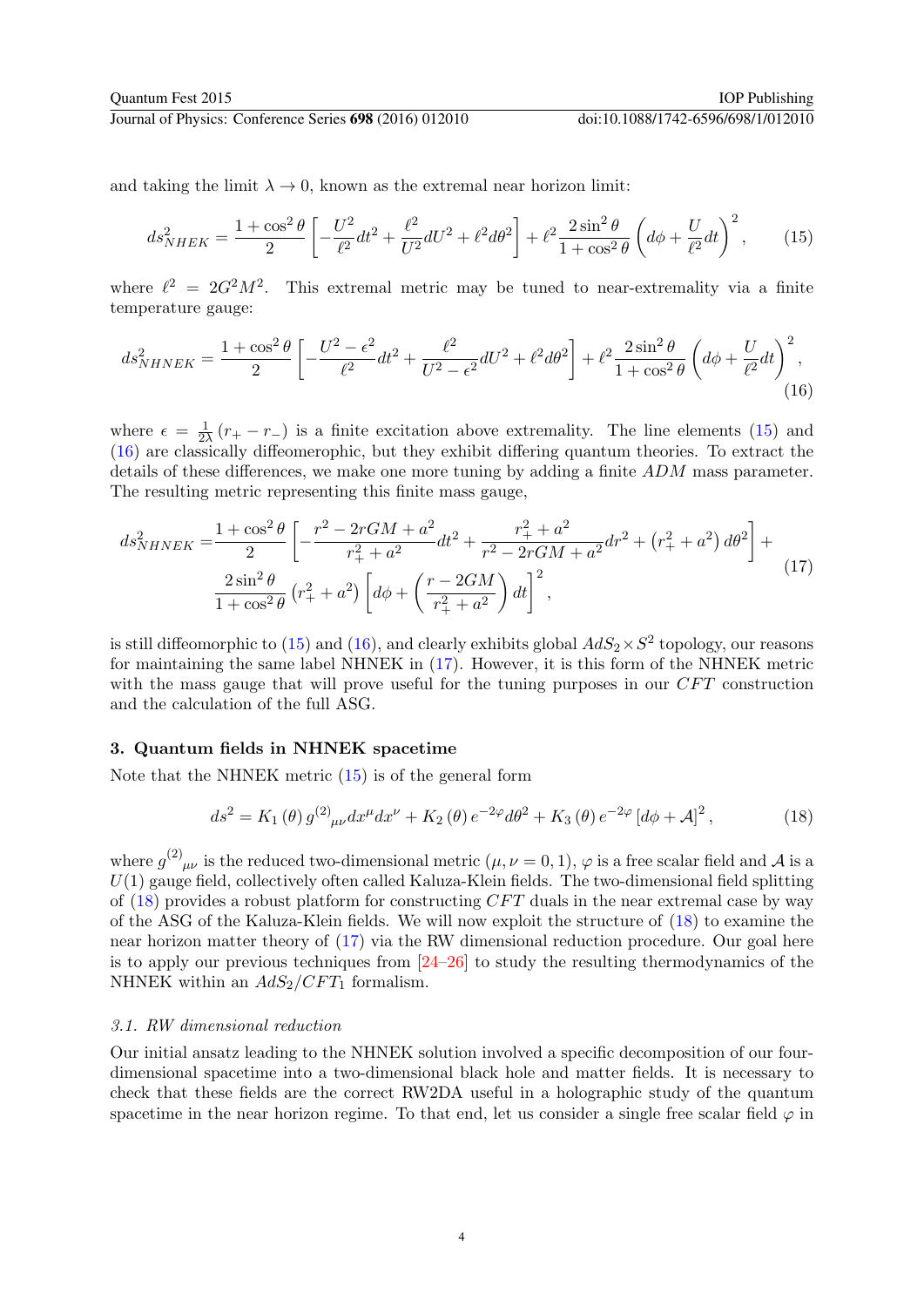the background of [\(17\)](#page-4-2) with action:

$$
S_{free} = \frac{1}{2} \int d^4x \sqrt{-g} g^{\mu\nu} \partial_{\mu}\varphi \partial_{\nu}\varphi
$$
  
=  $-\frac{1}{2} \int d^4x \varphi \left[ \partial_{\mu} \left( \sqrt{-g} g^{\mu\nu} \partial_{\nu} \right) \right] \varphi$   
=  $-\frac{1}{2} \int d^4x \varphi \left[ \partial_t \left( -\sin \theta \left( a^2 + r_+^2 \right) \frac{r_+^2 + a^2}{r^2 - 2rGM + a^2} \partial_t \right) + \partial_r \left( \sin \theta \left( a^2 + r_+^2 \right) \frac{r_-^2 - 2rGM + a^2}{r_+^2 + a^2} \partial_r \right) + \partial_{\theta} (\sin \theta \partial_{\theta}) + \partial_{\phi} \left( \left\{ -\sin \theta \left( a^2 + r_+^2 \right) \left( \frac{r - 2GM}{r_+^2 + a^2} \right)^2 \frac{r_+^2 + a^2}{r^2 - 2rGM + a^2} + \frac{(\cos (2\theta) + 3)^2}{16 \sin \theta} \right\} \partial_{\phi} \right) + \partial_{\theta} \left( \sin \theta \left( a^2 + r_+^2 \right) \frac{r - 2GM}{r_+^2 + a^2} \frac{r_+^2 + a^2}{r^2 - 2rGM + a^2} \partial_{\phi} \right) \right] \varphi.$  (19)

The above functional is reduced to a two-dimensional theory by expanding the four-dimensional scalar field in terms of spherical harmonics

$$
\varphi(t,r,\theta,\phi) = \sum_{lm} \varphi_{lm}(r,t) Y_l^m(\theta,\phi), \qquad (20)
$$

where  $\varphi_{lm}$  has the form of a complex interacting two-dimensional scalar field. Integrating out angular degrees of freedom, transforming to tortoise coordinates  $dr^* = f(r)dr$  and considering the region very close to  $r_{+}$ , we find that the two-dimensional action is much reduced. This is due to the fact that all interaction, mixing and potential terms ( $\sim l(l+1)...$ ) are weighted by a factor of  $f(r(r*)) \sim e^{2\kappa r^*}$ , which vanishes exponentially fast as  $r \to r_+$ . This leaves us with an infinite collection of massless charged scalar fields in the very near horizon region, with  $U(1)$ gauge charge equal to the azimuthal quantum number  $e = m$  and remnant functional:

$$
S = -\frac{r_+^2 + a^2}{2} \int d^2x \, \varphi_{lm}^* \left[ -\frac{1}{f(r)} \left( \partial_t - im\mathcal{A}_t \right)^2 + \partial_r f(r) \partial_r \right] \varphi_{lm}.
$$
 (21)

Thus, we arrive at the RW2DA for the NHNEK solution given by:

$$
g^{(2)}_{\mu\nu} = \begin{pmatrix} -f(r) & 0\\ 0 & \frac{1}{f(r)} \end{pmatrix} \tag{22}
$$

and  $U(1)$  gauge field

<span id="page-5-2"></span><span id="page-5-1"></span><span id="page-5-0"></span>
$$
\mathcal{A} = \mathcal{A}_t dt. \tag{23}
$$

Given the initial ansatz [\(18\)](#page-4-3), it is not surprising that the only relevant physical fields in the region  $r \sim r_+$  are the above RW2DAs, which reinforces the holographic statement that we may learn much about the quantum nature of spacetime in the near horizon regime from the semiclassical analysis of  $g^{(2)}_{\mu\nu}$ , A and  $\varphi_{lm}$ .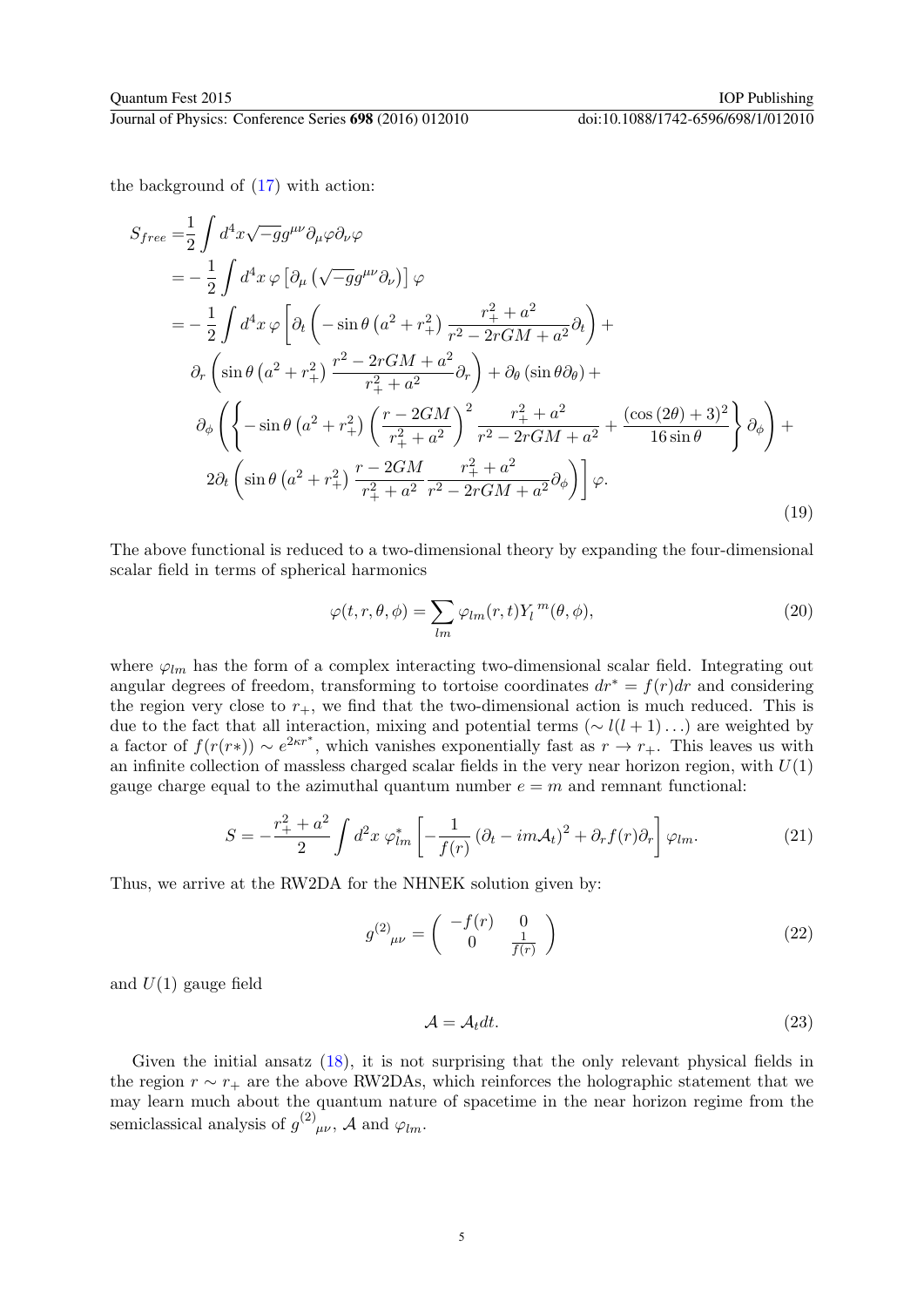#### 3.2. Effective gravitational action and asymptotic symmetries

We would like to interpret  $(21)$  as a useful action for gravity in the near horizon of the classical four-dimensional spacetime. This can be done by considering only the s-wave contribution and making a field redefinition rendering the scalar field unitless [\[26\]](#page-11-13). The s-wave approximation is sensible in this scenario since we will interpret  $\varphi_{lm}$  as a component of the gravitational field and hence it should be real and unitless. Most of the interesting gravitational dynamics seem to be contained in this region or approximation [\[27\]](#page-11-14). We also note that in [\[24\]](#page-11-12) it was shown that  $\varphi_{lm}$  dies exponentially fast in time by analyzing the asymptotic behavior of its field equation. However, we find the statement relating  $\varphi_{lm}$  to a real gravitational field component, a stronger justification to neglect higher order terms in  $l$  and  $m$ . These arguments motivate the field redefinition

<span id="page-6-1"></span><span id="page-6-0"></span>
$$
\varphi_{00} = \sqrt{\frac{6}{G}}\psi,\tag{24}
$$

where  $\psi$  is now unitless and the  $\sqrt{6}$  is chosen to recover the Einstein coupling  $\frac{1}{16\pi G}$  in the effective action  $(21)$  within the s-wave approximation. Using  $(24)$  in  $(21)$  gives

$$
S^{(2)}[\psi, g] = \frac{3(r_+^2 + a^2)}{G} \int d^2x \sqrt{-g^{(2)}} \psi \left[ D_\mu \left( \sqrt{-g^{(2)}} g_{(2)}^{\mu\nu} D_\nu \right) \right] \psi, \tag{25}
$$

where  $D_{\mu}$  is the gauge covariant derivative. In addition to re-dressing the scalar field, our choice of field redefinition has also rendered the effective coupling unitless, hinting towards a finite quantum theory. The effective action of this quantum theory, which may be extracted via zeta-function regularization of the functional determinant in [\(25\)](#page-6-1), is given by the sum of two functionals [\[7,](#page-10-5) [28\]](#page-11-15):

<span id="page-6-3"></span><span id="page-6-2"></span>
$$
\Gamma = \Gamma_{grav} + \Gamma_{U(1)},\tag{26}
$$

where

$$
\Gamma_{grav} = \frac{(r_+^2 + a^2)}{16\pi G} \int d^2x \sqrt{-g^{(2)}} R^{(2)} \frac{1}{\Box_{g^{(2)}}} R^{(2)}, \quad \Gamma_{U(1)} = \frac{3e^2(r_+^2 + a^2)}{\pi G} \int \mathcal{F} \frac{1}{\Box_{g^{(2)}}} \mathcal{F},\tag{27}
$$

and  $R^{(2)}$  is the Ricci scalar curvature obtained from  $g^{(2)}_{\mu\nu}$ , and  $\mathcal{F} = d\mathcal{A}$  is the  $U(1)$  invariant curvature two form. Next, let us introduce the auxiliary scalars  $\Phi$  and B satisfying:

<span id="page-6-4"></span>
$$
\Box_{g^{(2)}} \Phi = R^{(2)} \text{ and } \Box_{g^{(2)}} B = \epsilon^{\mu\nu} \partial_{\mu} \mathcal{A}_{\nu}, \tag{28}
$$

which transform the functional  $(26)$  into a Liouville CFT of the form:

$$
S_{NHCFT} = \frac{(r_+^2 + a^2)}{16\pi G} \int d^2x \sqrt{-g^{(2)}} \left\{-\Phi \Box_{g^{(2)}} \Phi + 2\Phi R^{(2)}\right\} + \frac{3e^2(r_+^2 + a^2)}{\pi G} \int d^2x \sqrt{-g^{(2)}} \left\{-B \Box_{g^{(2)}} B + 2B \left(\frac{\epsilon^{\mu\nu}}{\sqrt{-g^{(2)}}}\right) \partial_\mu A_\nu\right\}
$$
(29)

Now, we turn our attention to computing the ASG of [\(25\)](#page-6-1). The behavior of the RW2DA fields at large  $r$  is defined by

$$
g^{(0)}_{\mu\nu} = \begin{pmatrix} -\frac{r^2}{\ell^2} + \frac{2rGM}{\ell^2} - \frac{a^2}{\ell^2} + \mathcal{O}\left(\left(\frac{1}{r}\right)^3\right) & 0\\ 0 & \frac{\ell^2}{r^2} + \mathcal{O}\left(\left(\frac{1}{r}\right)^3\right) \end{pmatrix},
$$
(30)

<span id="page-6-5"></span>
$$
\mathcal{A}^{(0)}_{t} = \frac{r}{\ell^2} - \frac{2GM}{\ell^2} + \mathcal{O}\left(\left(\frac{1}{r}\right)^3\right),\tag{31}
$$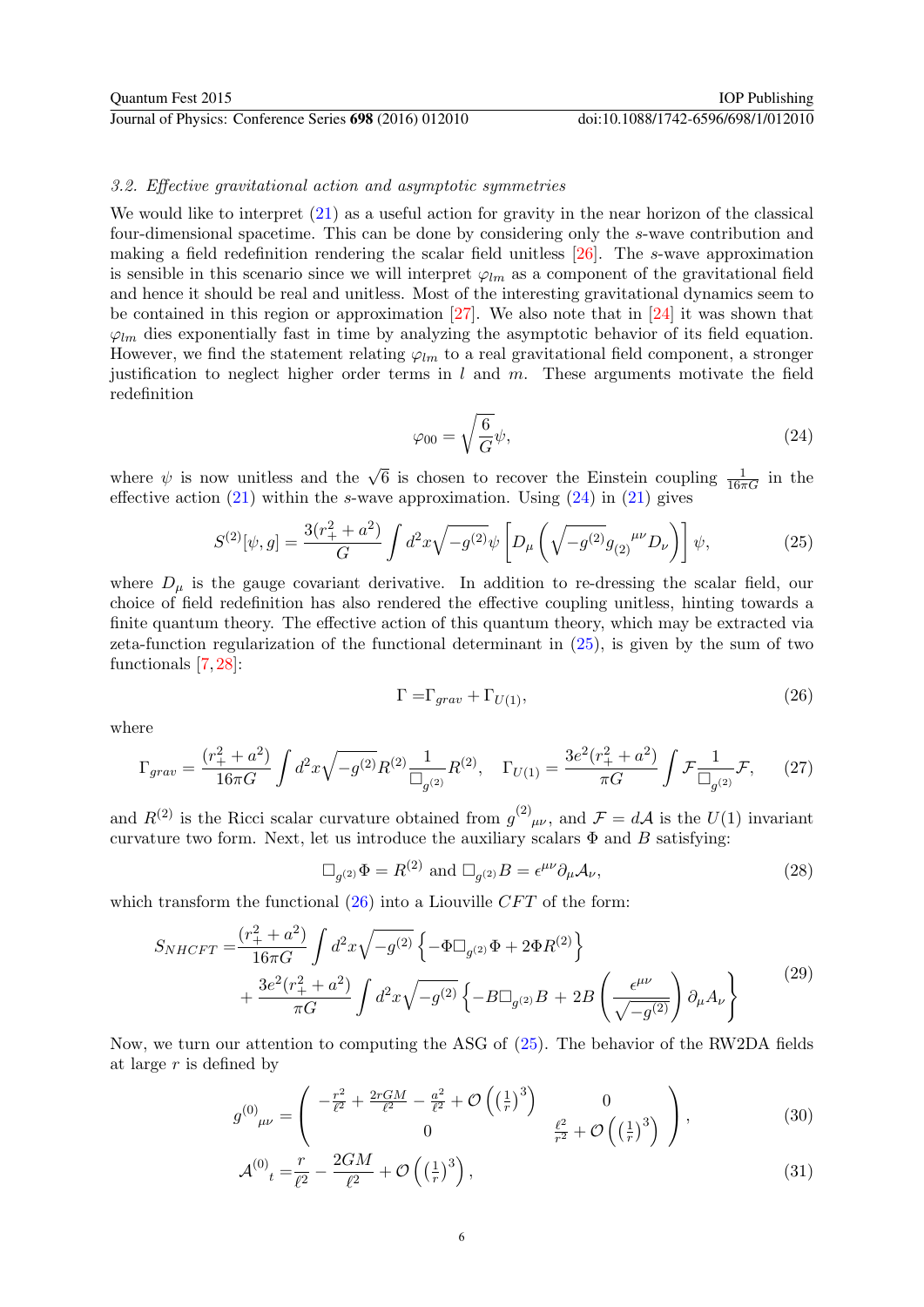which yield an asymptotically  $AdS_2$  configuration with Ricci Scalar,  $R = -\frac{2}{l^2}$  $\frac{2}{l^2}+O\left(\left(\frac{1}{r}\right)$  $(\frac{1}{r})^1$ , where  $\ell^2 = r_+^2 + a^2$ . In addition, we impose the following metric and gauge field fall-off conditions:

$$
\delta g_{\mu\nu} = \begin{pmatrix} \mathcal{O}\left(\left(\frac{1}{r}\right)^3\right) & \mathcal{O}\left(\left(\frac{1}{r}\right)^0\right) \\ \mathcal{O}\left(\left(\frac{1}{r}\right)^0\right) & \mathcal{O}\left(r\right) \end{pmatrix} \text{ and } \delta \mathcal{A} = \mathcal{O}\left(\left(\frac{1}{r}\right)^0\right), \tag{32}
$$

which imply the following set of asymptotic metric preserving diffeomorphisms

<span id="page-7-1"></span>
$$
\xi_n = \xi_1(r) \frac{e^{in\kappa(t \pm r^*)}}{\kappa} \partial_t + \xi_2(r) \frac{e^{in\kappa(t \pm r^*)}}{\kappa} \partial_r,\tag{33}
$$

where  $r^*$  is the tortoise coordinate,

$$
\xi_1 = Cre^{in\kappa r^*}, \quad \xi_2 = \frac{irC(r - GM)}{\kappa n (r^2 - 2rGM + a^2)},\tag{34}
$$

C is an arbitrary normalization constant and  $\kappa$  is the surface gravity of the NHNEK black hole. Under diffeomorphisms  $(33)$ , the gauge field transforms as:

$$
\delta_{\xi} \mathcal{A}_{\mu} = \left( \mathcal{O} \left( \left( \frac{1}{r} \right)^{0} \right), \quad \mathcal{O} \left( \left( \frac{1}{r} \right)^{1} \right) \right) \tag{35}
$$

and thus  $\delta_{\xi}$  may be elevated to a total symmetry of the action, i.e.,

<span id="page-7-0"></span>
$$
\delta_{\xi} \to \delta_{\xi+\Lambda},\tag{36}
$$

in accordance with [\(32\)](#page-7-1). Switching to light cone coordinates  $x^{\pm} = t \pm r^*$  (where large r behavior will be synonymous with large  $x^+$  behavior), we see that the set  $\xi_n^{\pm}$  is well-behaved on the  $r \to \infty$  boundary and form a centerless Witt or  $Diff(S^1)$  subalgebra:

<span id="page-7-2"></span>
$$
i\left\{\xi_m^{\pm}, \xi_n^{\pm}\right\} = (m-n)\xi_{m+n}^{\pm}.
$$
 (37)

### 3.3. Energy-momentum and the full ASG

We define the energy-momentum tensor and  $U(1)$  current of  $(29)$  in the usual way:

$$
\langle T_{\mu\nu} \rangle = \frac{2}{\sqrt{-g^{(2)}}} \frac{\delta S_{NHCFT}}{\delta g^{(2)\mu\nu}} \n= \frac{r_+^2 + a^2}{8\pi G} \left\{ \partial_\mu \Phi \partial_\nu \Phi - 2\nabla_\mu \partial_\nu \Phi + g^{(2)}_{\mu\nu} \left[ 2R^{(2)} - \frac{1}{2} \nabla_\alpha \Phi \nabla^\alpha \Phi \right] \right\} \n+ \frac{6e^2(r_+^2 + a^2)}{\pi G} \left\{ \partial_\mu B \partial_\nu B - \frac{1}{2} g_{\mu\nu} \partial_\alpha B \partial^\alpha B \right\} \text{ and} \n\langle J^\mu \rangle = \frac{1}{\sqrt{-g^{(2)}}} \frac{\delta S_{NHCFT}}{\delta \mathcal{A}_\mu} = \frac{6e^2(r_+^2 + a^2)}{\pi G} \frac{1}{\sqrt{-g^{(2)}}} \epsilon^{\mu\nu} \partial_\nu B.
$$
\n(38)

Next, solving the equations of motions for the auxiliary fields,

<span id="page-7-3"></span>
$$
\Box_{g^{(2)}} \Phi = R^{(2)}, \quad \Box_{g^{(2)}} B = \epsilon^{\mu\nu} \partial_{\mu} A_{\nu}
$$
\n(39)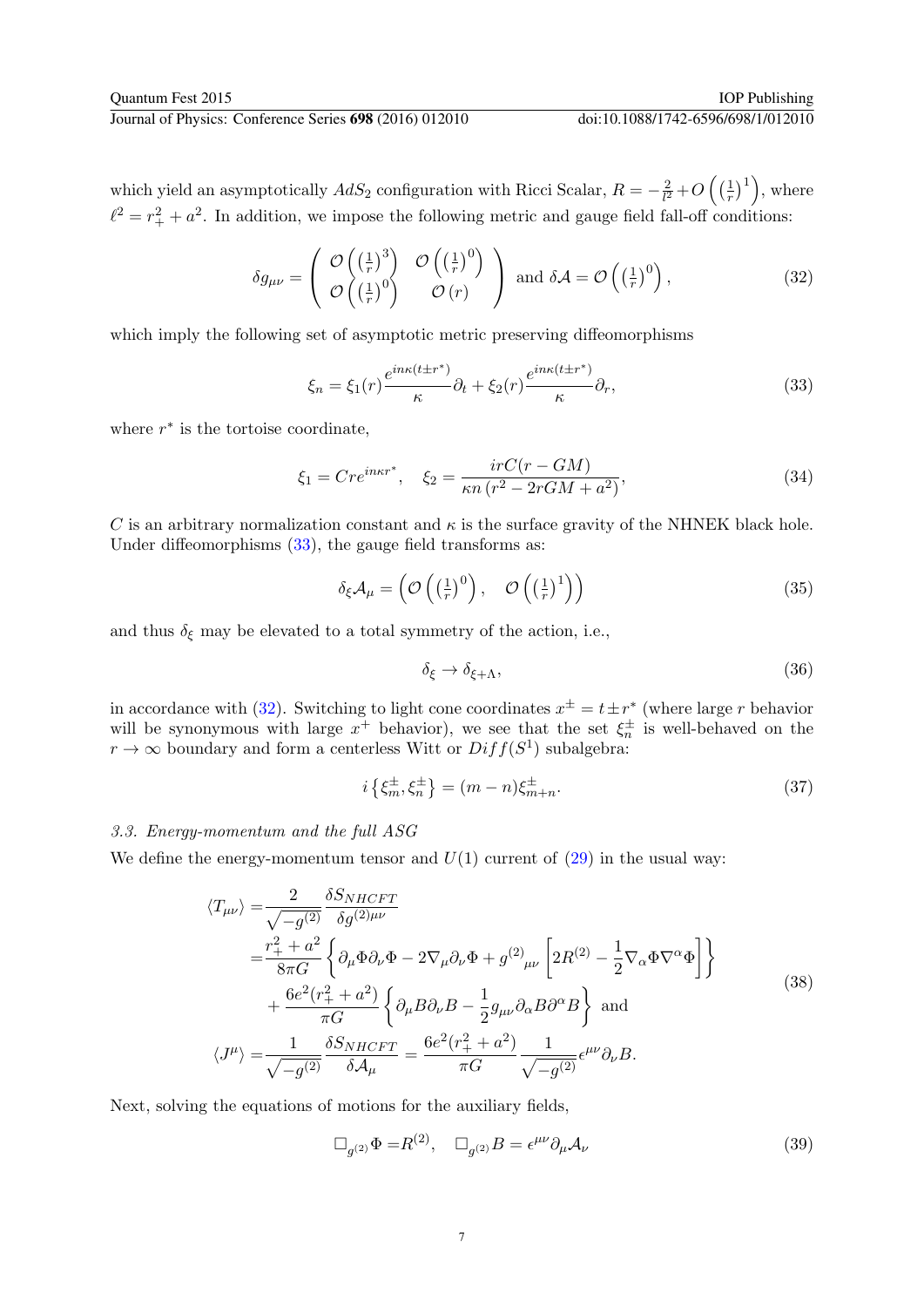using the metric [\(22\)](#page-5-1) and gauge field [\(23\)](#page-5-2) and employing the modified Unruh vacuum boundary conditions [\[29\]](#page-11-16)

<span id="page-8-2"></span>
$$
\begin{cases} \langle T_{++} \rangle = \langle J_{+} \rangle = 0 & r \to \infty, \ \ell \to \infty \\ \langle T_{--} \rangle = \langle J_{-} \rangle = 0 & r \to r_{+} \end{cases}
$$
\n
$$
(40)
$$

we determine all relevant integration constants of [\(38\)](#page-7-2) and [\(39\)](#page-7-3). For large r and to  $\mathcal{O}(\frac{1}{\ell})$  $(\frac{1}{\ell})^2$ , which we will denote as the single limit  $r \to \infty$  in the remainder of this section, the resulting energymomentum tensor is dominated by one holomorphic component,  $\langle T_{-+} \rangle$ . We are interested in the response of the energy-momentum tensor and the  $U(1)$  current to total symmetry  $\delta_{\xi_n^-+\Lambda}$ , which may be obtained by the use of the boundary fields  $(30)$  and  $(31)$ :

$$
\begin{cases} \delta_{\xi_{n}^{-}+\Lambda} \left\langle T_{--} \right\rangle = \xi_{n}^{-} \left\langle T_{--} \right\rangle' + 2 \left\langle T_{--} \right\rangle \left(\xi_{n}^{-} \right)' + \frac{r_{+}^{2} + a^{2}}{4\pi G} \left(\xi_{n}^{-} \right)''' + \mathcal{O}\left(\left(\frac{1}{r}\right)^{3}\right) \\ \delta_{\xi_{n}^{-}+\Lambda} \left\langle J_{-} \right\rangle = \mathcal{O}\left(\left(\frac{1}{r}\right)^{3}\right). \end{cases}
$$
\n(41)

From this, we see that  $\langle T_{-\alpha} \rangle$  transforms asymptotically as the energy-momentum tensor of a one dimensional  $CFT$  with center:

$$
\frac{c}{24\pi} = \frac{r_+^2 + a^2}{4\pi G} \Rightarrow c = \frac{3A}{2\pi G}.\tag{42}
$$

We should also note that the above central charge is in congruence with the 2-dimensional conformal/trace anomaly [\[30\]](#page-11-17):

<span id="page-8-3"></span><span id="page-8-0"></span>
$$
\left\langle T_{\mu}{}^{\mu}\right\rangle = -\frac{c}{24\pi}R^{(2)}.\tag{43}
$$

#### 3.4. Virasoro algebra

Next, we define the quantum generators from the conserved charges:

$$
\mathcal{Q}_n = \lim_{r \to \infty} \int dx^- \left\langle T_{--} \right\rangle \xi_n^-, \tag{44}
$$

The algebraic structure of these generators can be found by calculating response of [\(44\)](#page-8-0) to a total symmetry, while compactifying the  $x^-$  coordinate to a circle from  $0 \to 2\pi/\kappa$ :

$$
\delta_{\xi_m^- + \Lambda} \mathcal{Q}_n = [\mathcal{Q}_m, \mathcal{Q}_n] = (m - n)\mathcal{Q}_n + \frac{c}{12}m(m^2 - 1)\,\delta_{m+n,0},\tag{45}
$$

Hence, the quantum symmetry generators form a centrally extended Virasoro algebra with regulated/normalized zero-mode  $Q_0 = \frac{A}{16\pi G}$ .

#### 3.5.  $AdS_2/CFT_1$  and entropy of NHNEK

The main conclusion of the foregoing discussion is that, by employing the finite mass gauge [\(17\)](#page-4-2), it is possible to show that the near-extremal Kerr throat is holographically dual to a  $CFT$  with center

<span id="page-8-1"></span>
$$
c = \frac{3A}{2\pi G} \tag{46}
$$

and lowest Virasoro eigenmode

$$
\mathcal{Q}_0 = \frac{A}{16\pi G}.\tag{47}
$$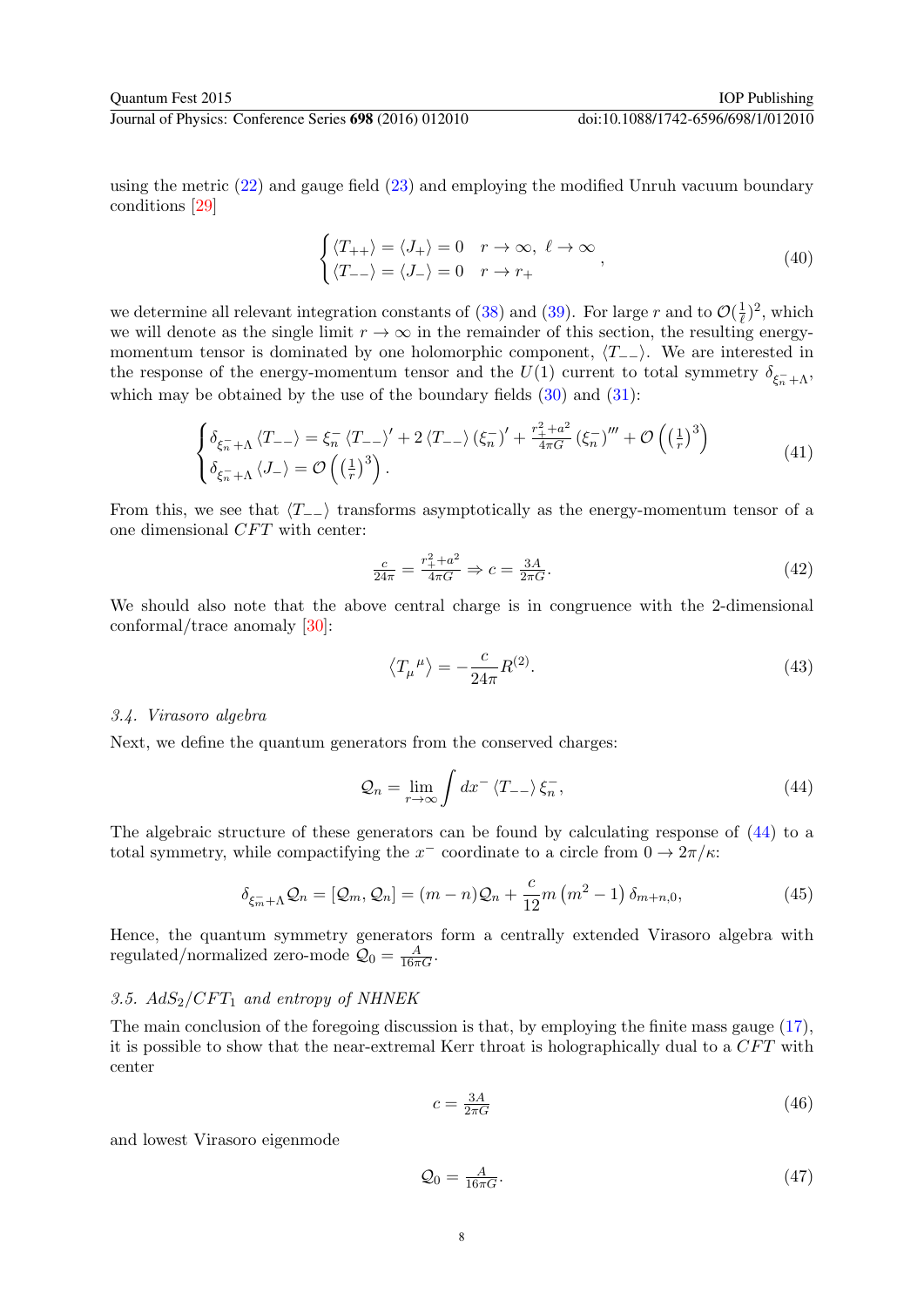We are now free to use the above results in the statistical Cardy Formula [\(3\)](#page-2-1),

$$
S = 2\pi \sqrt{\frac{c\mathcal{Q}_0}{6}} = \frac{A}{4G} = 2\pi \left( GM^2 + \sqrt{G^2 M^4 - J^2} \right),\tag{48}
$$

which is in agreement with the area law  $(9)$ . However, here we have derived it without mixing results computed separately at near-extremality and extremality. In addition,  $c$  and  $\mathcal{Q}_0$  extend smoothly to extremality in the limit as  $a \to GM$ , giving

$$
\lim_{a \to GM} c = 12J \text{ and } \lim_{a \to GM} \mathcal{Q}_0 = J/2. \tag{49}
$$

The limiting value c here is identical to the left central charge obtained in the  $Kerr/CFT$ correspondence [\[12\]](#page-11-3) and, together with the limit of  $\mathcal{Q}_0$ , it reproduces the extremal Kerr entropy by way of the statistical Cardy formula [\(3\)](#page-2-1). In addition, our derived zero-mode in [\(46\)](#page-8-1) is in accordance with the following assertion [\[24\]](#page-11-12):

<span id="page-9-0"></span>Assertion 1. The lowest Virasoro eigenmode of a quantum  $CFT$  is proportional to the irreducible mass of its dual black hole,

$$
\mathcal{Q}_0 = GM_{irr}^2. \tag{50}
$$

Note that the irreducible mass is the final ADM mass state of a Kerr black hole after it has completed its Penrose process. This assertion may have broad generality with a large avenue of application, though we do not have a rigorous proof at this time.

#### 3.6. Near extremal black hole temperature

To extract the NHNEK temperature, we will focus on the gravitational part of [\(29\)](#page-6-3), i.e.,

$$
S_{grav} = \frac{(r_+^2 + a^2)}{16\pi G} \int d^2x \sqrt{-g^{(2)}} \left\{-\Phi \Box_{g^{(2)}} \Phi + 2\Phi R^{(2)}\right\}.
$$
 (51)

The energy-momentum is given by:

$$
\langle T_{\mu\nu} \rangle = \frac{2}{\sqrt{-g^{(2)}}} \frac{\delta S_{NHCFT}}{\delta g^{(2)\mu\nu}} \n= \frac{r_+^2 + a^2}{8\pi G} \left\{ \partial_\mu \Phi \partial_\nu \Phi - 2\nabla_\mu \partial_\nu \Phi + g^{(2)}_{\mu\nu} \left[ 2R^{(2)} - \frac{1}{2} \nabla_\alpha \Phi \nabla^\alpha \Phi \right] \right\},
$$
\n(52)

which, as before, may be brought to the form  $(40)$  by using  $(38)$ . However, on the horizon limit  $r \to r_+$ , we are left with just one holomorphic component,

$$
\langle T_{++} \rangle = -\frac{r_+^2 + a^2}{32\pi G} f' (r^+)^2.
$$
 (53)

This is precisely the Hawking flux ( $HF$ , radiation flux ~  $T_r^t$ ) of the NHNEK metric, weighted by the central charge  $(42)$ ,

$$
\langle T_{++} \rangle = cHF = -c\frac{\pi}{12} \left( T_H \right)^2 \tag{54}
$$

with Hawking temperature [\[31,](#page-11-18) [32\]](#page-11-19)

$$
T_H = \frac{f'(r^+)}{4\pi}.
$$
\n(55)

This is an interesting result, for it suggests that the  $AdS_2/CFT_1$  correspondence constructed here contains information about both black hole entropy and black hole temperature. Though the  $\langle T_{++} \rangle$  component in the horizon limit is not precisely the Hawking flux of the four-dimensional parent black hole, given prior knowledge of the central extension, it is possible to read off or extract the relevant information from the correspondence.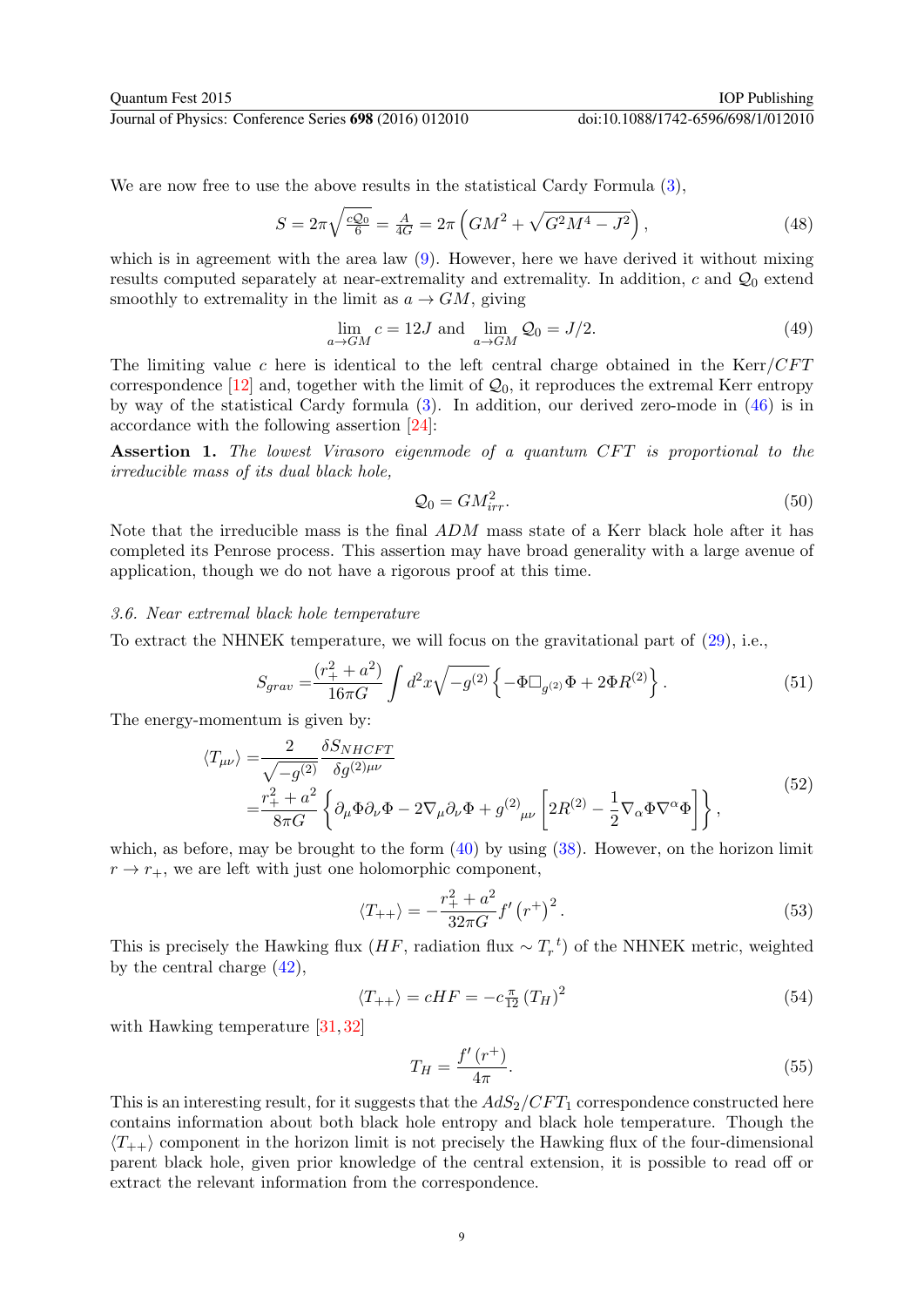### 4. Concluding remarks

We have analyzed quantum near-extremal Kerr black hole properties in the near horizon regime by way of  $AdS_2/CFT_1$  correspondence, as outlined in Table [1.](#page-10-6) This extends our previous work [\[24,](#page-11-12)[25\]](#page-11-20) to a new spacetime geometry. The main results of this work includes the derivation of the central charge  $c = \frac{3A}{2\pi G}$  from a Lagrangian analysis of conserved currents of two near horizon theories and the correct quadratic two-form transformation law on the holographic renormalized boundary. It is conceivable that other  $AdS_2 \times S^2$  gauges, exhibiting the field

| CFT                                                              | Black Hole                                                                        |
|------------------------------------------------------------------|-----------------------------------------------------------------------------------|
| Conformal Group<br>center<br>Hamiltonian eigenvalue<br>Regulator | Asymptotic Symmetry Group<br>$\frac{3A}{2\pi G}$ $GM_{irr}^2$<br>$\kappa_{NHNEK}$ |

<span id="page-10-6"></span>Table 1. Black-Hole/Near-Horizon-CFT Duality

splitting of [\(18\)](#page-4-3), exist with physical relevance and connections to other classical near-extremal solutions. Many analogues to the NHEK for charged rotating black holes with negative and positive cosmological constants have been shown to exist (see [\[20\]](#page-11-8) for a comprehensive review). They suggest that there may exist similar such analogues to the NHNEK solution, to which the line of reasoning of this note may be applicable. In particular, Assertion [1](#page-9-0) may be a useful tool in the asymptotic symmetry analysis of other extremal black holes. They have vanishing surface gravity, a complication that is generally handled by the use of the thermal Cardy formula [\(4\)](#page-2-2). However, extremal black holes in general do have well defined horizons, which lead to a finite non-zero irreducible mass. This fact enables us to invoke Assertion [1](#page-9-0) to implement the standard statistical Cardy formula [\(3\)](#page-2-1) and obtain the Bekenstein-Hawking entropy for a wide class of extremal black holes.

#### Acknowledgments

We thank Vincent Rodgers, Jacob Willig-Onwuachi, John Baker and Shanshan Rodriguez for enlightening discussions. SW thanks the organizers of QuantumFest 2015 for their kind invitation and extraordinary hospitality during the conference. This work was supported in part by the HHMI Science Education Award 52006298 and the Grinnell College CSFS and MAP programs.

This work was completed just before the passing of Sujeev Wickramasekara on December 28th, 2015. Sujeev was our friend, mentor, teacher and collaborator. A true visionary and inspiration in his exemplification of a teacher-scholar and human being! He more than inspired us to pursue greatness in all aspects of our life goals. His teachings and mentorship have and will continue to influence and outline our lives. He is dearly missed and remembered always...

#### References

- <span id="page-10-0"></span>[1] Hawking S W 1975 Commun. Math. Phys. 43 199–220
- [2] Bardeen J M, Carter B and Hawking S W 1973 Commun. Math. Phys. 31 161–170
- <span id="page-10-1"></span>[3] Bekenstein J D 1973 Phys. Rev. D 7 2333–2346
- <span id="page-10-2"></span>[4] Mukhanov V F, Wipf A and Zelnikov A 1994 Phys. Lett. B 332 283–291; hep-th/9403018
- <span id="page-10-3"></span>[5] Rodriguez L 2011 Black-hole/near-horizon-CFT duality and 4 dimensional classical spacetimes. Ph.D. dissertation University of Iowa
- <span id="page-10-4"></span>[6] Robinson S P and Wilczek F 2005 Phys. Rev. Lett. 95 011303; gr-qc/0502074
- <span id="page-10-5"></span>[7] Iso S, Umetsu H and Wilczek F 2006 Phys. Rev. D 74 044017; hep-th/0606018